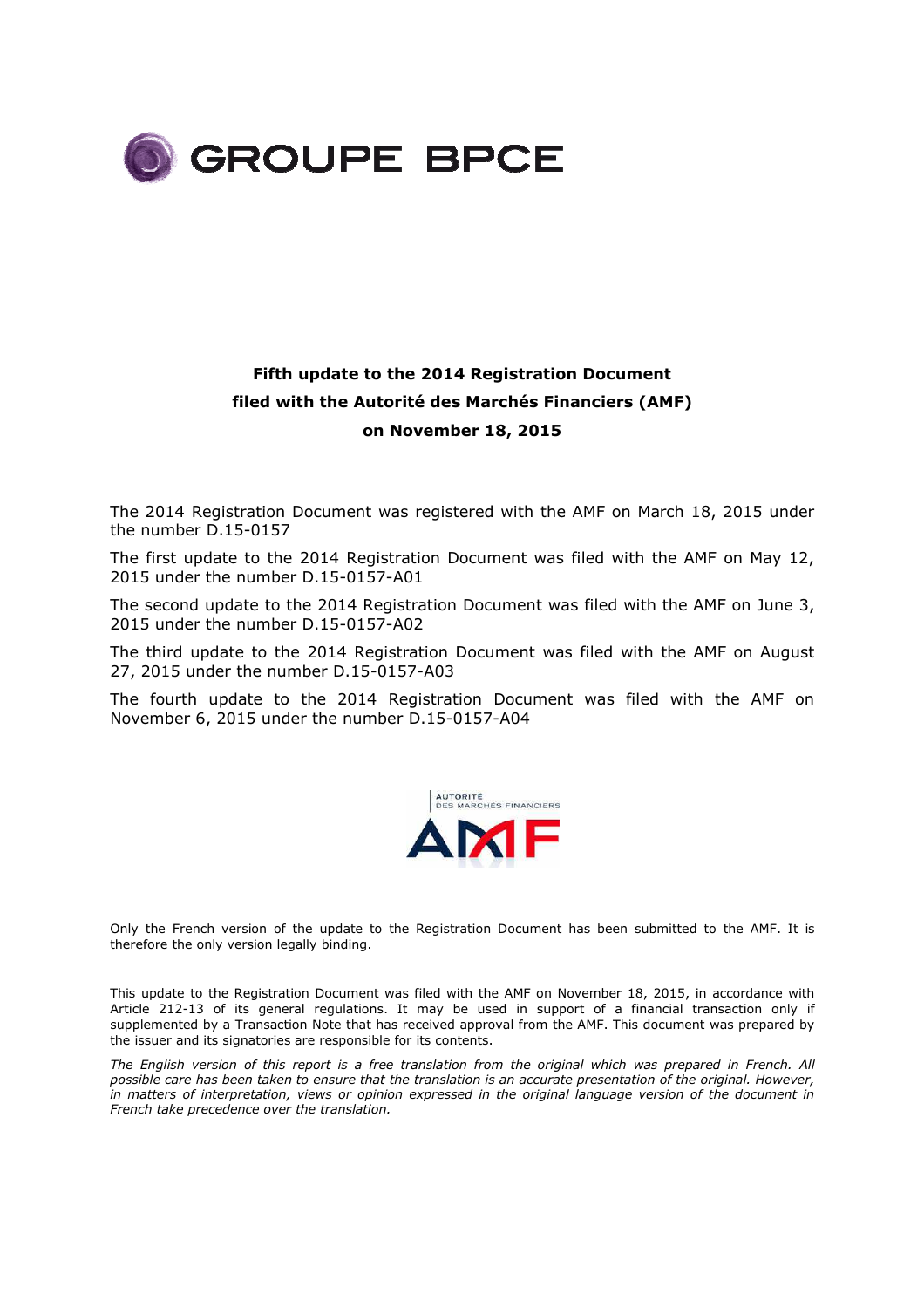## **Contents**

| 4. Person responsible for the update to the Registration Document  8 |  |
|----------------------------------------------------------------------|--|
|                                                                      |  |
|                                                                      |  |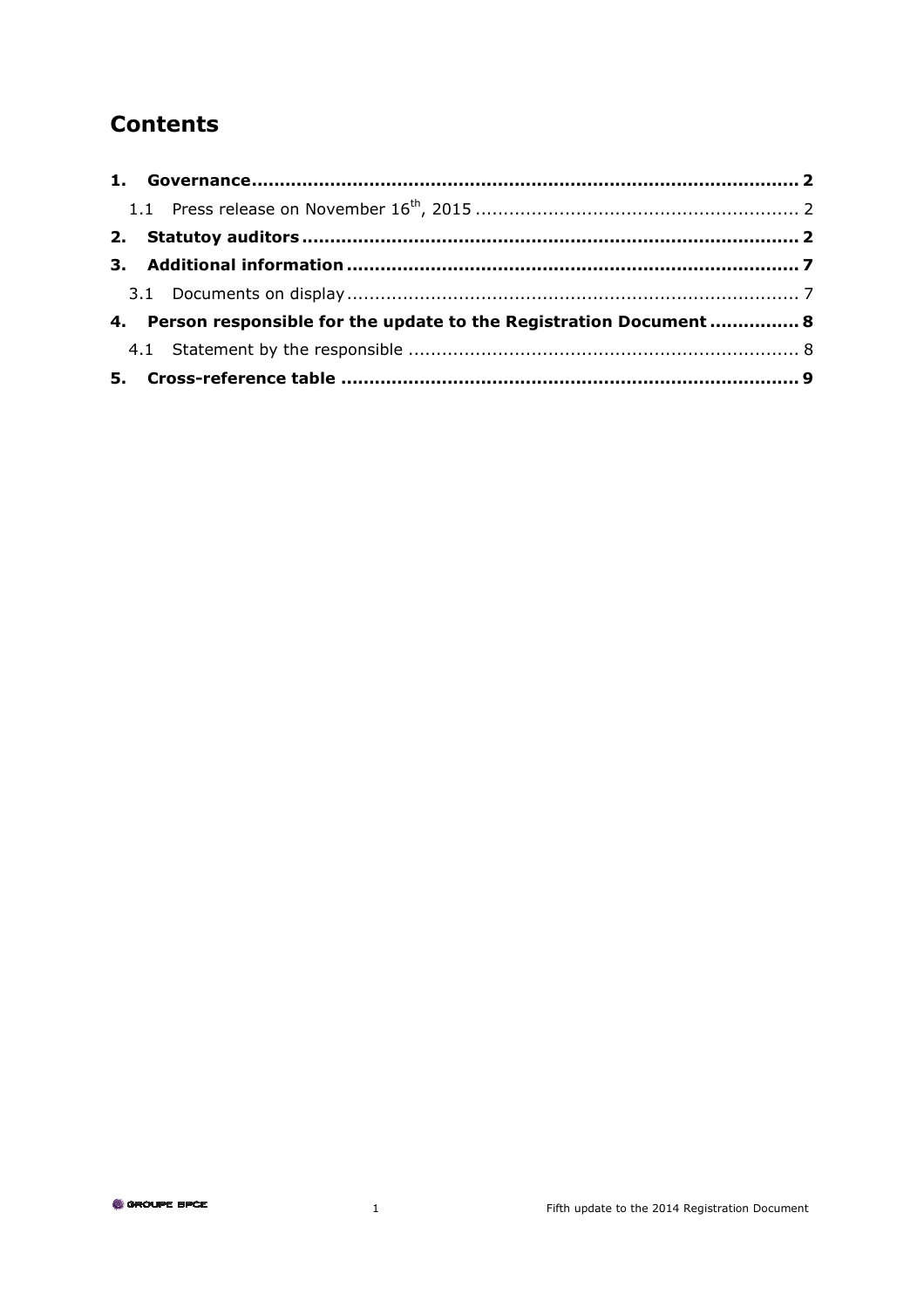## **1. Governance**

## **1.1 Press release on November 16th, 2015**

# The Supervisory Board of Groupe BPCE appoints the members of the Management Board

Paris, November 16th, 2015

**On a proposal by François Pérol, the Supervisory Board of Groupe BPCE convened a meeting on November 16, 2015 chaired by Pierre Valentin to appoint the new members of the Group's Management Board. The new Board will be chaired by François Pérol for a further four-year term ending in May 2020, when the full-year 2019 financial statements are approved by the Annual Shareholders' Meeting.** 

The Management Board is comprised of:

**François Pérol**, Chairman.

**Jean-Yves Forel**, Chief Executive Officer, in charge of the Commercial Banking and Insurance division.

**Laurent Mignon**, Chief Executive Officer of Natixis.

**Daniel Karyotis**, Chief Executive Officer, in charge of the Finance, Risk and Operations divisions.

**Catherine Halberstadt,** Chief Executive Officer in charge of Group Human Resources, whose appointment will be effective as of January  $1<sup>st</sup>$ , 2016.It is also planned to entrust her with the position of Corporate Secretary of BPCE SA, subject to the information/consultation process with the Works Council. Catherine Halberstadt, who currently serves as Chief Executive Officer of Banque Populaire Massif Central, will assume the position of Chief Executive Officer in charge of Human Resources following the resignation from the Group of **Anne Mercier-Gallay** after four particularly intense years at BPCE during which she introduced the Group's human resources policy. The Supervisory Board and Management Board expressed their warmest thanks to Anne Mercier-Gallay for the quality and strength of her commitment in favor of the Group.

In addition to the Management Board members, the Group's Executive Management Committee includes **Marguerite Bérard-Andrieu**, Deputy Chief Executive Officer, in charge of Strategy, Legal affairs and Compliance and Secretary to the Supervisory Board.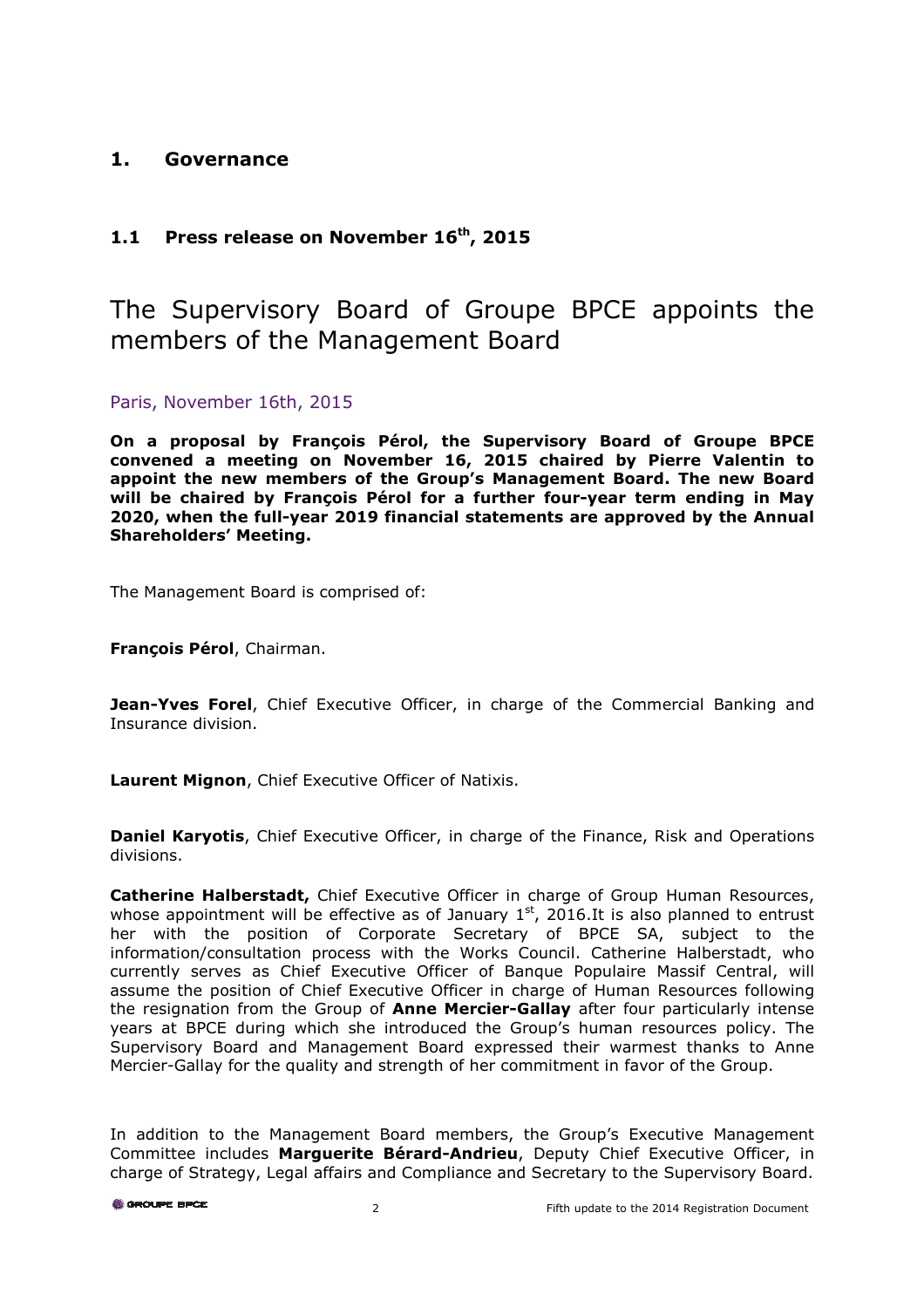**François Pérol** (52) has been Chairman of the Management Board of Groupe BPCE since its creation on August 1, 2009.

He is a graduate of the HEC School of Management and of the Paris Institute of Political Science (Sciences Po), as well as a former student at the Ecole Nationale d'Administration (ENA), school for high-flying civil servants. François Pérol began his career in 1990 as an auditor in the General Inspectorate of Finance. In 1994, he was appointed Deputy Secretary General of the Interdepartmental Commission for Industrial Restructuring (CIRI). In 1996, he moved to the French Treasury Department to assume responsibility as the head of the Financial Markets Office.

Between 1999 and 2001, he served as Secretary General of the Paris Club responsible for international negotiations with debtor countries. In 2001, he became Assistant Director responsible for business financing and development in the French Treasury Department before being appointed deputy Chief of Staff to Francis Mer, Minister of the Economy, Finance and Industry in the French Government, and remained at this position in 2004 when Nicolas Sarkozy was appointed Ministre d'Etat, Minister of the Economy, Finance and Industry. In 2005, he became a General Partner of the investment bank Rothschild & Cie. In May 2007, François Pérol was appointed deputy Secretary General at the Presidency of the French Republic.

From March 2 to August 1, 2009, François Pérol served as Chairman of the Management Board of Caisse Nationale des Caisses d'Epargne (CNCE) and Chief Executive Officer of Banque Fédérale des Banques Populaires (BFBP).

**Jean-Yves Forel** (54) has been a member of BPCE's Management Board since November 2012, responsible for the Commercial Banking & Insurance division. A graduate of Sciences Po Grenoble with a degree in economics, he began his career in 1983 at Banque Populaire des Alpes. In 1992, after working in retail banking, he was appointed Director of Operations and subsequently, in 1995, General Manager. In 1997, he joined Banque Populaire Atlantique as a General Manager in charge of business development and responsible for managing the business line subsidiaries. In 2000, he was appointed Director of Business Development at Banque Fédérale des Banques Populaires, and became a member of the General Management Committee in 2001.

In 2003, he moved to Natexis Banques Populaires where he was appointed to the General Management Committee and nominated Director of the banking, financial and technological services function.

In 2005, he was appointed Director of the Specialized Financial Services (SFS) division. In November 2006, he became a member of the Executive Management Committee and Director of the SFS division of Natixis, the corporate & investment banking, asset manager and financial services arm of Groupe BPCE.

**Laurent Mignon** (52) has been Chief Executive Officer of Natixis since May 2009 and is a member of the Executive Management Committee of BPCE. He has been a member of BPCE's Management Board since February 2013. A graduate of HEC and of the Stanford Executive Program, Laurent Mignon joined the AGF France Group in 1997 as Chief Financial Officer. Appointed to the Executive Committee in 1998, he was then put in charge of asset management, banking activities, life insurance and credit insurance (Euler-Hermes Group). From September 2007 to May 2009, he served as associate Manager at Oddo et Cie.

Laurent Mignon also serves as Chairman of Coface and of Natixis Global Asset Management, is a member of the Board of Directors of Arkema and an independent director of Lazard Ltd.

**6** GROUPE BPCE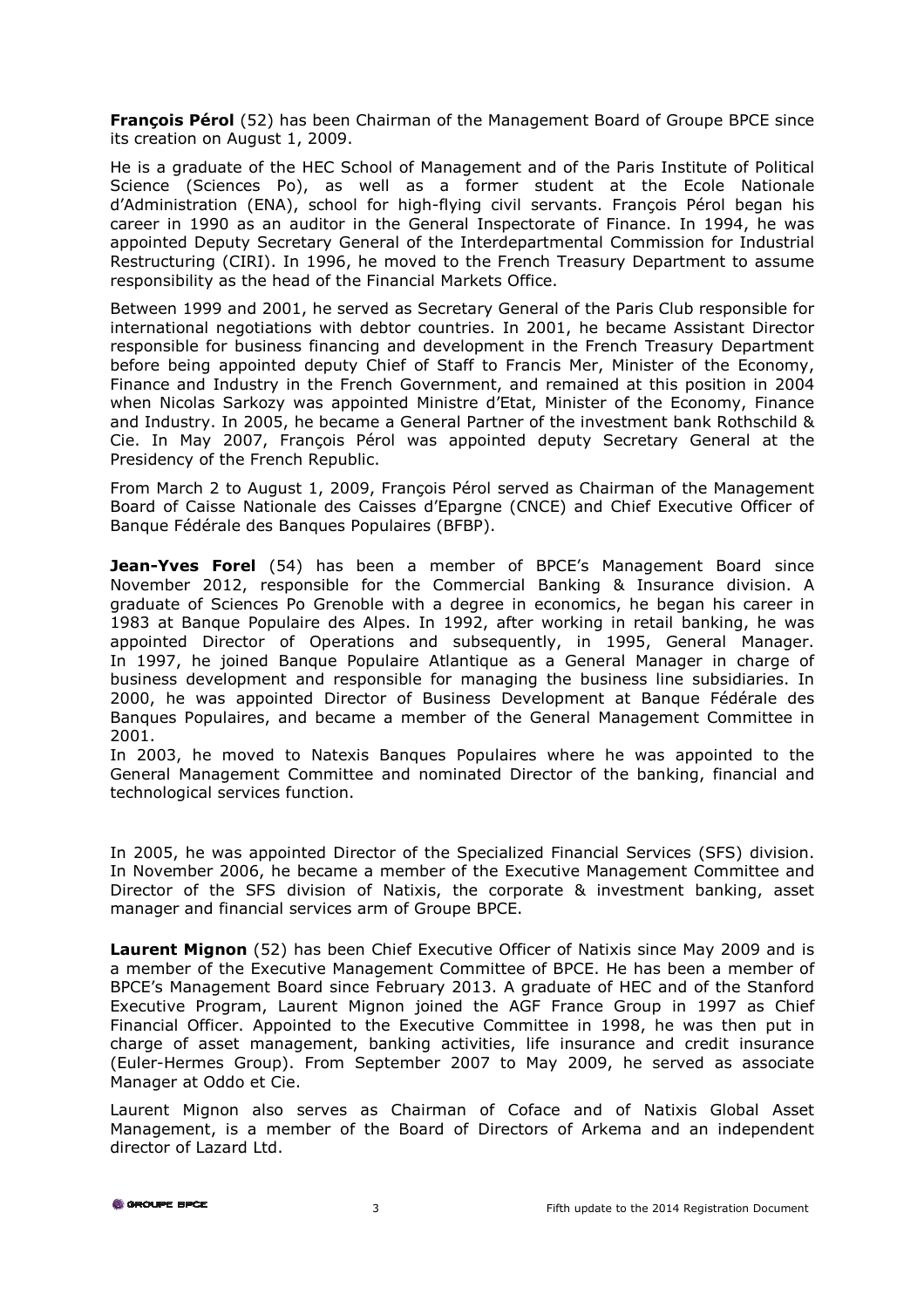**Daniel Karyotis** (54) has been a member of BPCE's Management Board since November 2012, in charge of the Finance, Risk and Operations divisions. He is a graduate of the Paris Institute of Political Science (Sciences Po) and of the Professional and Management Development Center for Financial Analysis. He also holds advanced degrees in econometrics and financial analysis and is a member of the French Financial Analyst Society (SFAF).

He began his career at Société Générale working in the financial markets before joining the Standard & Poor's rating agency to take charge of the banking sector. He subsequently moved to Caisse d'Epargne Champagne-Ardenne (CECA), where he held various management functions from 1992 until 1997.

A member of the Management Board and Managing Director of the Caisse d'Epargne du Pas-de-Calais from 1998 until 2001, he was appointed Chairman of the Management Board of CECA in January 2002. Within the Caisse d'Epargne Group, he was appointed Board member and Vice-Chairman of La Compagnie 1818, a Board member of Banque Palatine and GCE Immobilier. He was appointed Chairman of the Management Board of Banque Palatine in February 2007.

**Catherine Halberstadt** (57) graduated from the Clermont-Ferrand *Ecole supérieure de commerce* business school (DESCAF) and holds a degree in law awarded by the University of Clermont-Ferrand. She also studied for an MBA at the University of Kansas. She has served as Chief Executive Officer of Banque Populaire du Massif Central since September 2010, after being appointed CEO of Natixis Factor in September 2010. Throughout her career, she has held various positions in BPMC as Deputy CEO (starting in May 2000), Chief Financial Officer (December 1998), Director of Human Resources and Organization (September 1997), and head of marketing research and communications (starting in January 1982).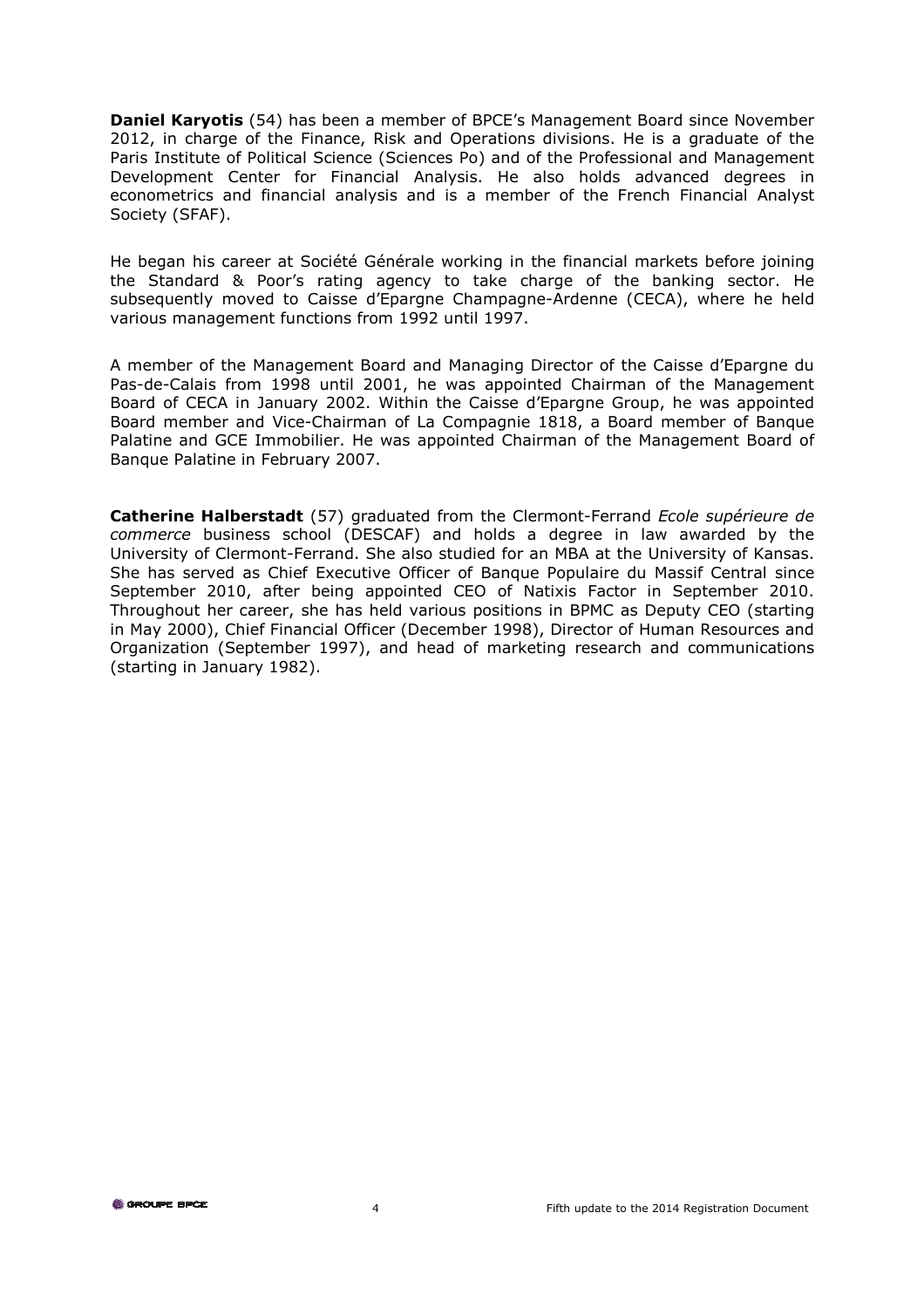### **2. Statutoy auditors**

The Statutory Auditors are responsible for auditing the individual financial statements of BPCE and the consolidated financial statements of Groupe BPCE and BPCE SA group. The Statutory Auditors are:

| <b>PricewaterhouseCoopers</b><br><b>Audit</b> | <b>Deloitte et Associés</b>                | <b>Mazars</b>                   |
|-----------------------------------------------|--------------------------------------------|---------------------------------|
| 63, rue de Villiers                           | 185, avenue Charles-de-                    | 61, rue Henri-Regnault          |
| 92208 Neuilly-sur-Seine<br>Cedex              | Gaulle<br>92524 Neuilly-sur-Seine<br>Cedex | 92075 Paris-La Défense<br>Cedex |
|                                               |                                            |                                 |

PricewaterhouseCoopers Audit (672006483 RCS Nanterre), Deloitte et Associés (572028041 RCS Nanterre) and Mazars (784824153 RCS Nanterre) are registered as Statutory Auditors, members of the Compagnie Régionale des Commissaires aux Comptes de Versailles and under the authority of the Haut Conseil du Commissariat aux Comptes.

#### **PRICEWATERHOUSECOOPERS AUDIT**

The Annual General Shareholders' Meeting of BPCE of May 22, 2015, voting under the conditions of quorum and majority applicable to Ordinary General Shareholders' Meetings, resolved to appoint PricewaterhouseCoopers Audit for a period of six fiscal years, i.e. until the Ordinary General Shareholders' Meeting to be held in 2021, convened to approve the financial statements for the year ending December 31, 2020.

PricewaterhouseCoopers Audit is represented by Agnès Hussherr and Nicolas Montillot.

Substitute: Jean-Baptiste Deschryver, residing at 63, rue de Villiers, 92208 Neuilly-sur-Seine Cedex, for a period of six fiscal years, i.e. until the Ordinary General Shareholders' Meeting to be held in 2021, convened to approve the financial statements for the year ending December 31, 2020.

#### **DELOITTE ET ASSOCIÉS**

The Annual General Shareholders' Meeting of BPCE of May 22, 2015, voting under the conditions of quorum and majority applicable to Ordinary General Shareholders' Meetings, resolved to appoint Deloitte et Associés for a period of six fiscal years, i.e. until the Ordinary General Shareholders' Meeting to be held in 2021, convened to approve the financial statements for the year ending December 31, 2020.

Deloitte et Associés is represented by Sylvie Bourguignon and Jean-Marc Mickeler.

Substitute: BEAS, located at 185, avenue Charles de Gaulle, 92524 Neuilly-sur-Seine Cedex, for a period of six fiscal years, i.e. until the Ordinary General Shareholders' Meeting to be held in 2021, convened to approve the financial statements for the year ending December 31, 2020.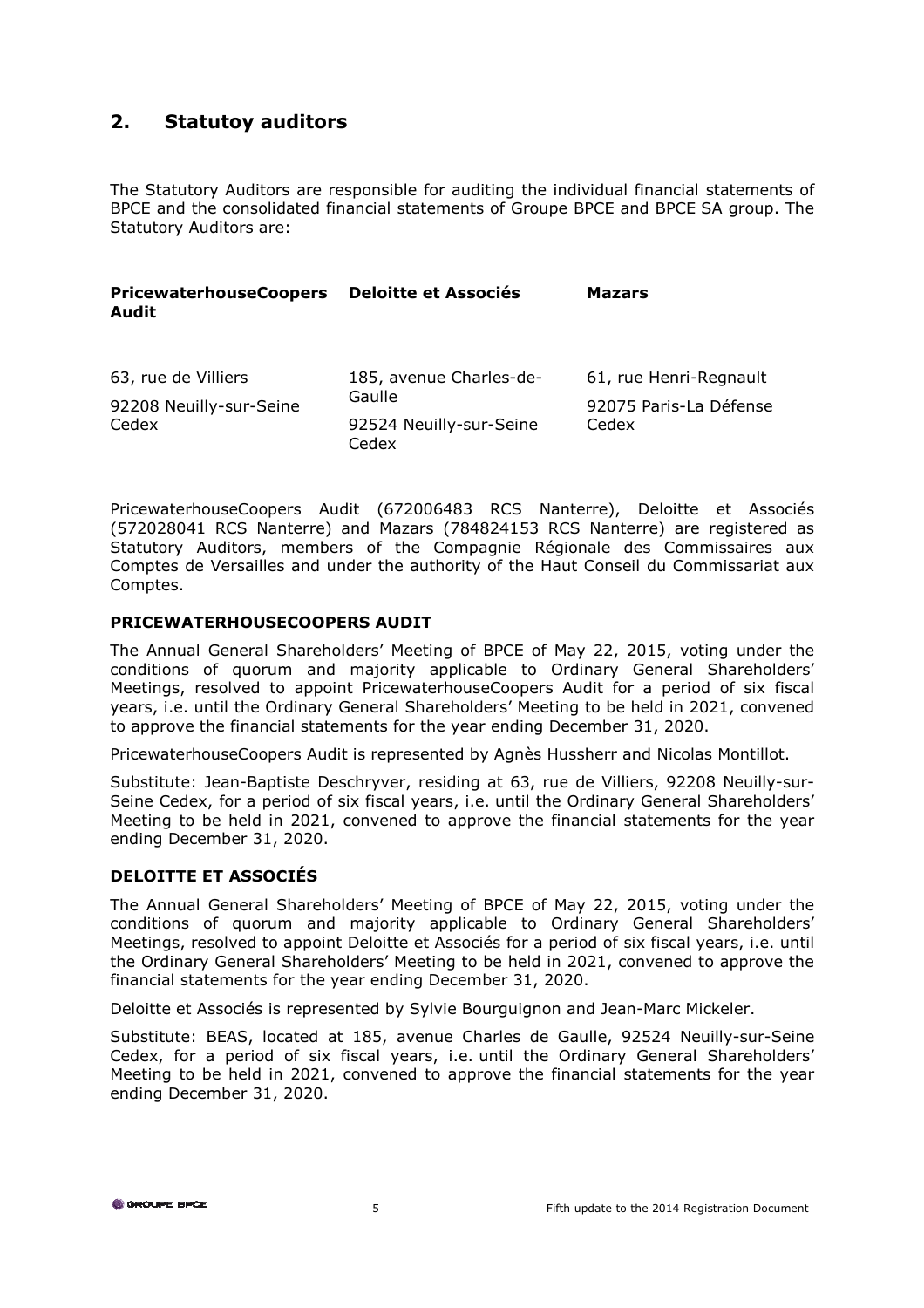#### **MAZARS**

The Annual General Shareholders' Meeting of BPCE of May 24, 2013, voting under the conditions of quorum and majority applicable to Ordinary General Shareholders' Meetings, resolved to appoint Mazars for a period of six fiscal years, i.e. until the Ordinary General Shareholders' Meeting to be held in 2019, convened to approve the financial statements for the year ending December 31, 2018.

Mazars is represented by Michel Barbet-Massin and Jean Latorzeff.

Substitute: Anne Veaute, residing at 61, rue Henri-Regnault, 92075 Paris-La Défense Cedex, for a period of six fiscal years, i.e. until the Ordinary General Shareholders' Meeting to be held in 2019, convened to approve the financial statements for the year ending December 31, 2018.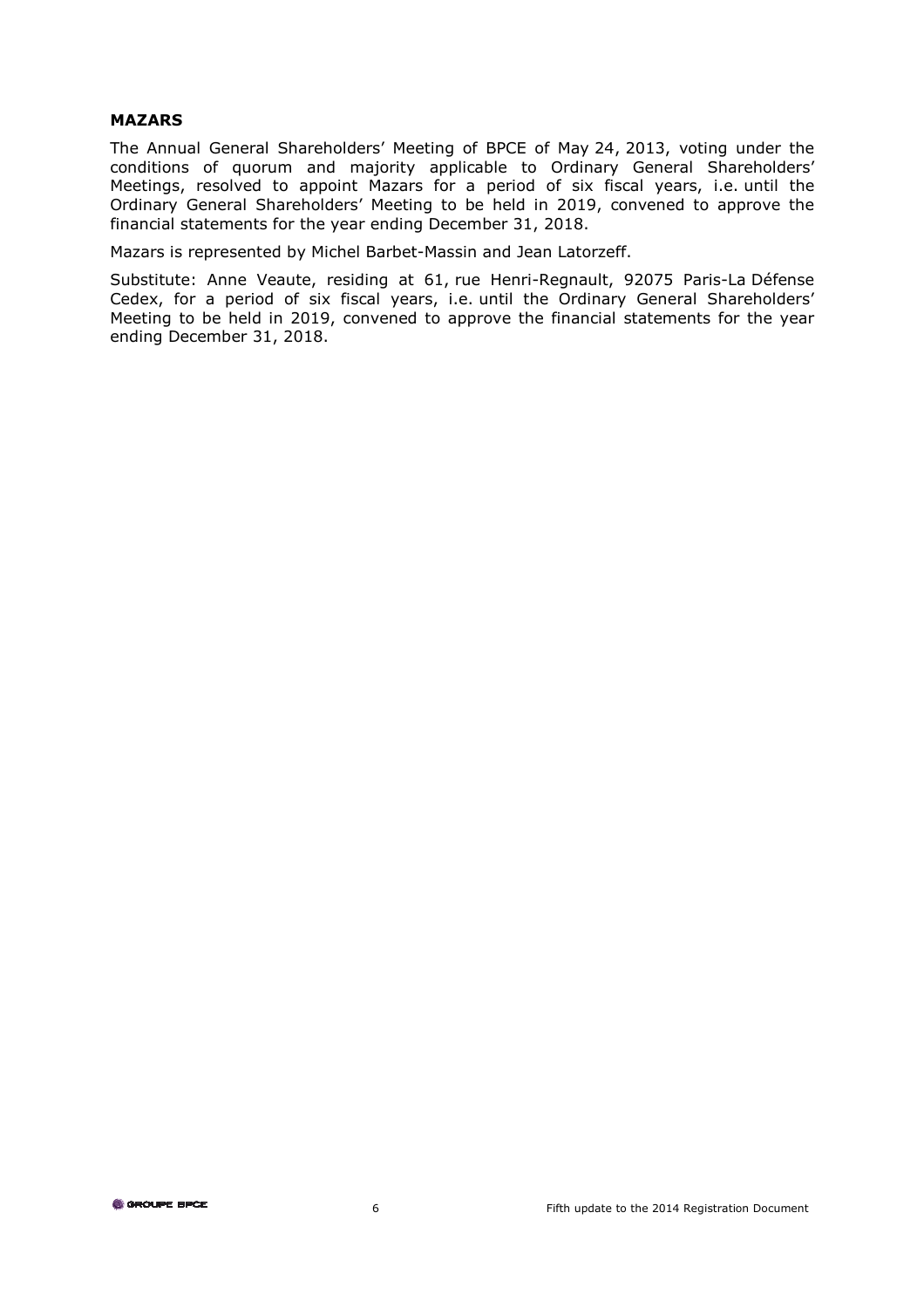## **3. Additional information**

#### **3.1 Documents on display**

This document is available from the "Investors" section of the Group's website (www.bpce.fr), or from the AMF website (www.amf-france.org).

Any person wanting further information about Groupe BPCE may, with no commitment and free of charge, request documents by post at the following address:

BPCE

Département Émissions et Communication Financière

50, avenue Pierre Mendès-France

75013 Paris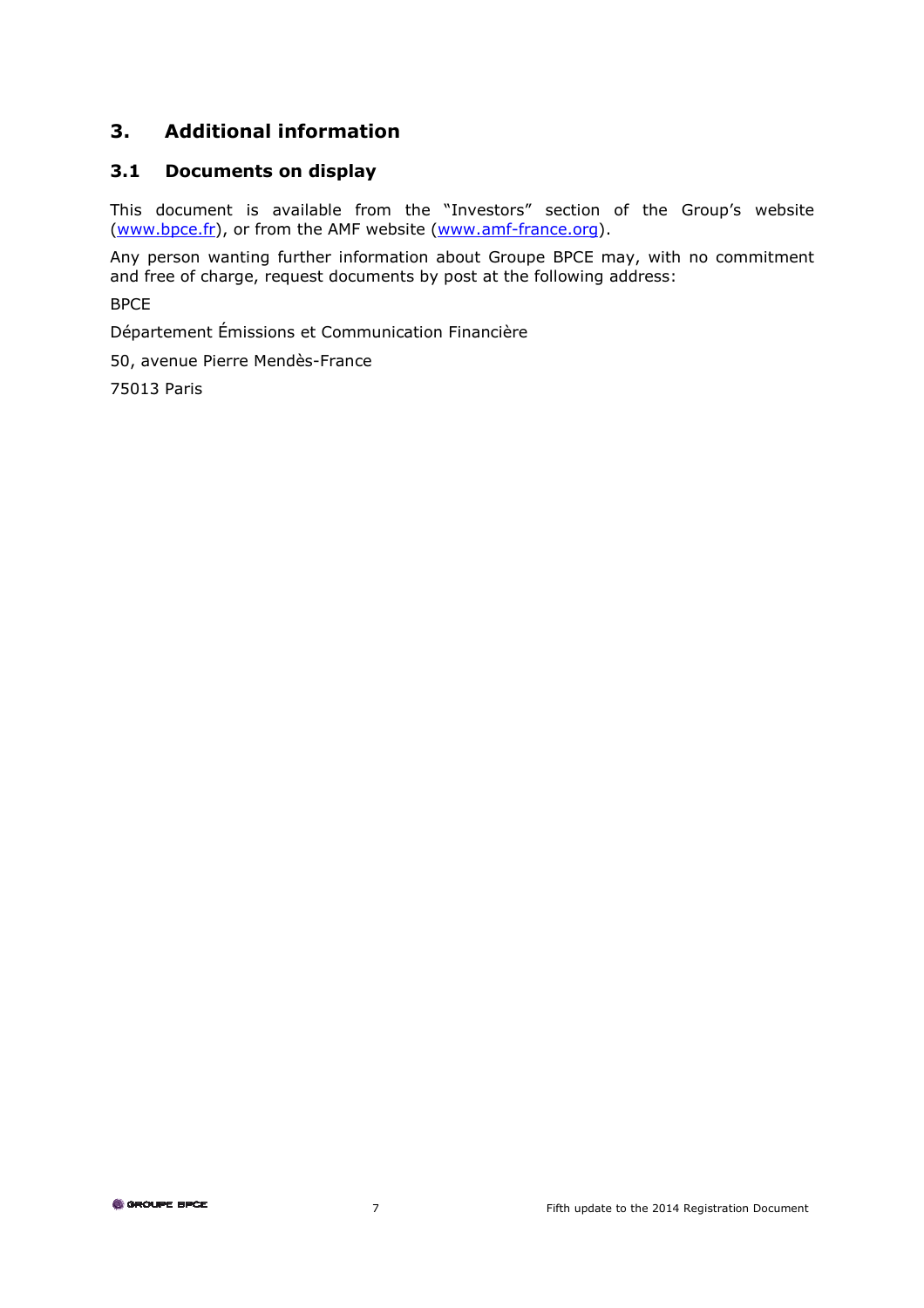#### **4. Person responsible for the update to the Registration Document**

#### **4.1 Statement by the responsible**

I hereby declare that, after having taken all reasonable measure to this end, the information contained in the present update to the 2014 Registration Document, to the best of my knowledge, is in accordance with the facts and contains no omission likely to affect its import.

I have obtained a letter from the Statutory Auditors certifying the completion of their work, in which they state that they have verified the information set out in this present update, and that they have read the 2014 Registration Document as well as its updates in their entirety.

> Paris, November 18, 2015 François Pérol Chairman of the BPCE Management Board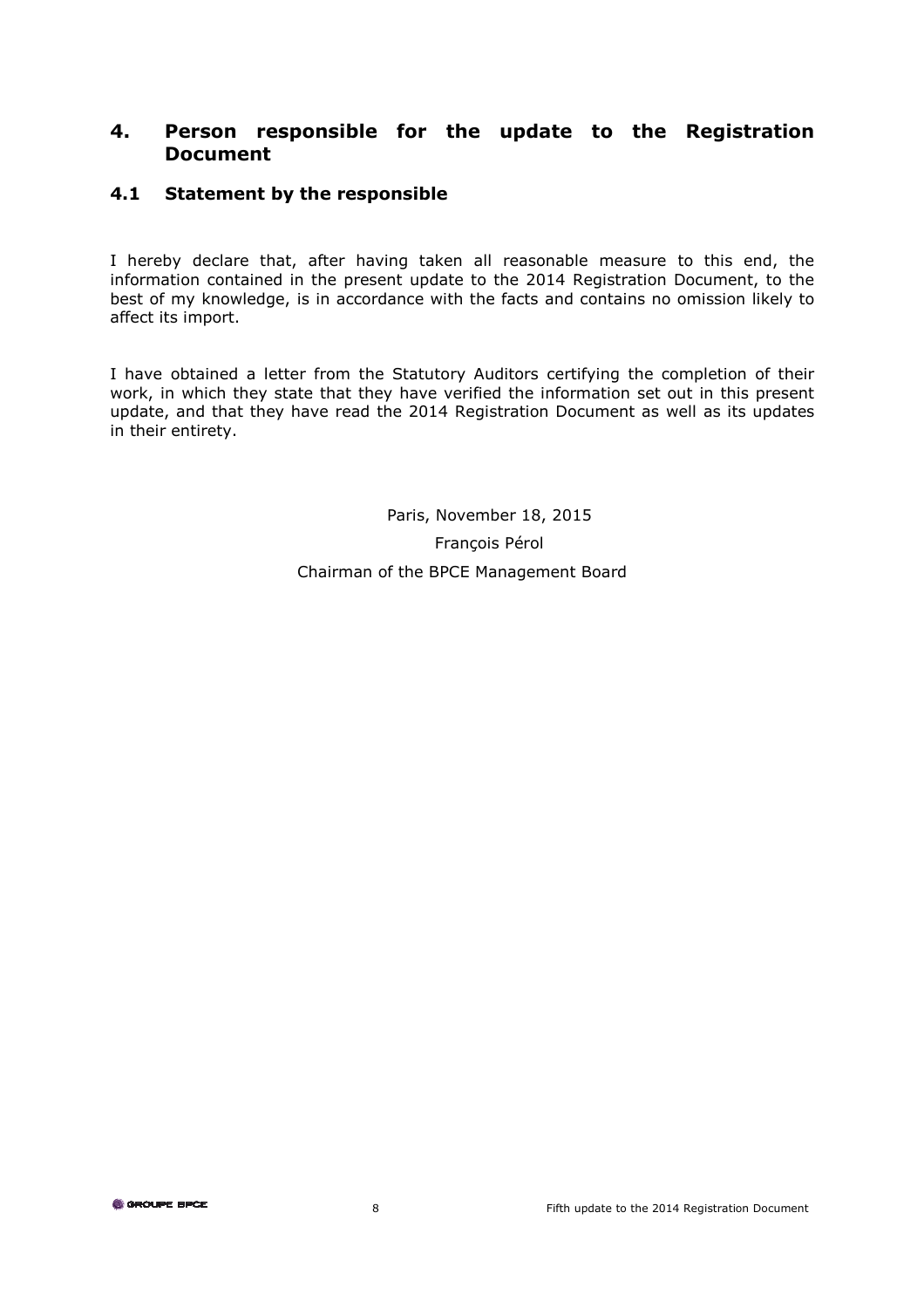## **5. Cross-reference table**

|      | <b>Items in Appendix 1</b><br>pursuant to EC Regulation<br>No. 809/2004                                                                   | 2014 Registration Document filed with<br>the AMF on March 18, 2015 | First<br>filed with<br>the AMF<br>on May 12,<br>2015 | Second<br>update update filed<br>with the<br><b>AMF</b><br>on June 3,<br>2015 | Third<br>update filed<br>with the<br><b>AMF</b> on<br>2015 | Fourth<br>update filed<br>with the<br><b>AMF</b> on<br>August 27, November 6,<br>2015 | <b>Fifth</b><br>update filed<br>with the<br><b>AMF</b> on<br>November<br>18,<br>2015 |
|------|-------------------------------------------------------------------------------------------------------------------------------------------|--------------------------------------------------------------------|------------------------------------------------------|-------------------------------------------------------------------------------|------------------------------------------------------------|---------------------------------------------------------------------------------------|--------------------------------------------------------------------------------------|
| 1    | <b>Persons responsible</b>                                                                                                                | 518                                                                | 54                                                   | 63                                                                            | 199                                                        | 68                                                                                    | 8                                                                                    |
| 2    | <b>Statutory Auditors</b>                                                                                                                 | 108-109                                                            | $51 - 52$                                            | 60-61                                                                         | 98                                                         | 65                                                                                    | 5                                                                                    |
| з    | <b>Selected financial</b><br>information                                                                                                  |                                                                    | $3 - 42$                                             |                                                                               |                                                            | $5 - 55$                                                                              |                                                                                      |
|      | Historical financial<br>3.1 information selected by the<br>issuer for each financial year                                                 | $9 - 10$                                                           | $3 - 42$                                             |                                                                               | 28-64                                                      | $5 - 55$                                                                              |                                                                                      |
| 3.2  | Selected financial information<br>for interim periods                                                                                     | NА                                                                 | $3 - 42$                                             |                                                                               | 28-64                                                      | $5 - 55$                                                                              |                                                                                      |
| 4    | <b>Risk factors</b>                                                                                                                       | 85-101; 116-121; 173; 272-275; 376-379                             | 43-45                                                |                                                                               | 66-97                                                      | 56-61                                                                                 |                                                                                      |
| 5    | <b>Information about the</b><br>issuer                                                                                                    |                                                                    |                                                      |                                                                               |                                                            |                                                                                       |                                                                                      |
| 5.1  | History and development of<br>the issuer                                                                                                  | 5                                                                  | $3 - 14$                                             |                                                                               | 28-64                                                      | $5 - 22$                                                                              |                                                                                      |
|      | 5.2 Investments                                                                                                                           | 210                                                                |                                                      |                                                                               |                                                            |                                                                                       |                                                                                      |
| 6    | <b>Business overview</b>                                                                                                                  |                                                                    |                                                      |                                                                               |                                                            |                                                                                       |                                                                                      |
| 6.1  | Principal activities                                                                                                                      | 15-28; 189-205; 284-286; 386-388                                   |                                                      |                                                                               | 28-64                                                      |                                                                                       |                                                                                      |
| 6.2  | Principal markets                                                                                                                         | 15-28; 189-205; 284-286; 386-388                                   |                                                      |                                                                               | 28-64                                                      |                                                                                       |                                                                                      |
|      | 6.3 Exceptional events                                                                                                                    | <b>NA</b>                                                          |                                                      |                                                                               |                                                            |                                                                                       |                                                                                      |
| 6.4  | Dependence of the issuer<br>on patents or licenses,<br>industrial, commercial or<br>financial contracts or new<br>manufacturing processes | 177                                                                |                                                      |                                                                               |                                                            |                                                                                       |                                                                                      |
| 6.5  | Basis of statements made<br>by the issuer regarding its<br>competitive position                                                           | 15-28                                                              |                                                      |                                                                               |                                                            |                                                                                       |                                                                                      |
| 7    | Organizational<br>structure                                                                                                               |                                                                    |                                                      |                                                                               |                                                            |                                                                                       |                                                                                      |
|      | 7.1 Description of the Group                                                                                                              | $4 - 8$                                                            |                                                      |                                                                               | 107-109                                                    | 37                                                                                    |                                                                                      |
| 7.2  | List of significant<br>subsidiaries                                                                                                       | 4; 297-305; 308-317; 397-399; 426-430                              | 30                                                   |                                                                               | $107 - 109$                                                | 37                                                                                    |                                                                                      |
| 8    | Property, plant and<br>equipment                                                                                                          |                                                                    |                                                      |                                                                               |                                                            |                                                                                       |                                                                                      |
| 8.1  | Existing or planned<br>material tangible fixed<br>assets                                                                                  | 259; 364-365; 431                                                  |                                                      |                                                                               |                                                            |                                                                                       |                                                                                      |
| 8.2  | Environmental issues that<br>may affect the issuer's<br>utilization of the tangible<br>fixed assets                                       | 450-462; 474-481                                                   |                                                      |                                                                               |                                                            |                                                                                       |                                                                                      |
| 9    | <b>Operating and financial</b><br>review                                                                                                  |                                                                    |                                                      |                                                                               |                                                            |                                                                                       |                                                                                      |
| 9.1  | Financial condition                                                                                                                       | 189-212; 214-217; 320-323; 402-410                                 | $3 - 42$                                             |                                                                               | 28-64                                                      | $5 - 55$                                                                              |                                                                                      |
|      | 9.2 Operating income                                                                                                                      | 216; 322; 410                                                      | 3                                                    |                                                                               | 101;152                                                    | $9-10;38-41$                                                                          |                                                                                      |
| 10   | Cash flow and capital<br>resources                                                                                                        |                                                                    |                                                      |                                                                               |                                                            |                                                                                       |                                                                                      |
| 10.1 | Information on the<br>issuer's capital resources                                                                                          | 125-129; 218-219; 265-266; 324-325; 370;<br>436; 500-503           | 34                                                   |                                                                               | 48;103;154                                                 | 27-28;43                                                                              |                                                                                      |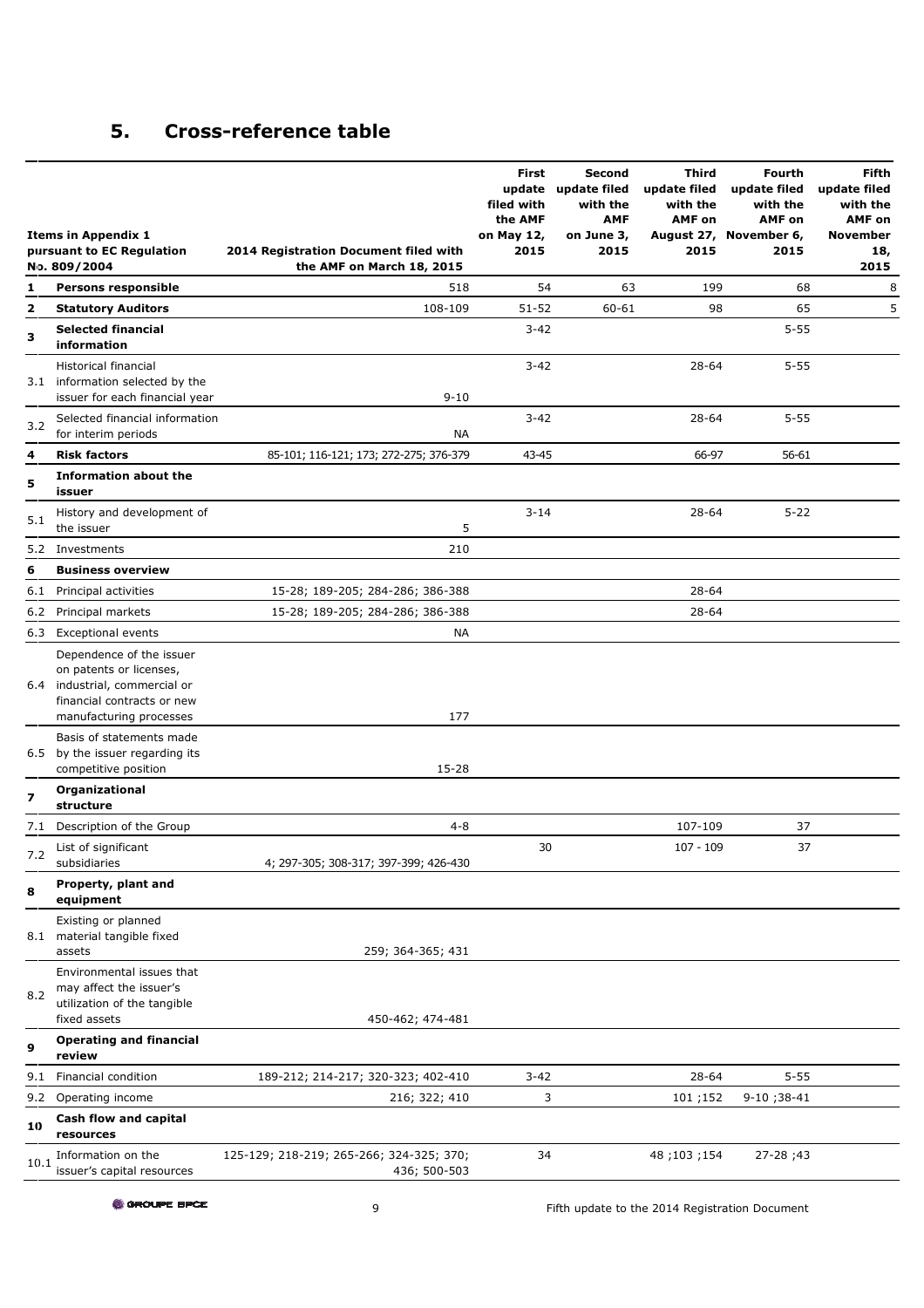| 10.2 | Sources and amounts of                      |                                       |    | 105;155  |    |                |
|------|---------------------------------------------|---------------------------------------|----|----------|----|----------------|
|      | issuer's cash flows<br>Information on the   | 220; 326                              | 20 | 83-86    | 29 |                |
|      | borrowing                                   |                                       |    |          |    |                |
|      | 10.3 requirements and                       |                                       |    |          |    |                |
|      | funding structure of<br>the issuer          | 169-170; 263; 265; 367; 369, 431; 435 |    |          |    |                |
|      | Information regarding                       |                                       |    |          |    |                |
|      | any restrictions on the                     |                                       |    |          |    |                |
|      | use of capital<br>10.4 resources that have  |                                       |    |          |    |                |
|      | affected or could                           |                                       |    |          |    |                |
|      | affect the issuer's<br>operations           | NA                                    |    |          |    |                |
|      | Information regarding                       |                                       |    |          |    |                |
|      | the anticipated                             |                                       |    |          |    |                |
| 10.5 | sources of funds<br>needed to fulfill       |                                       |    |          |    |                |
|      | commitments referred                        |                                       |    |          |    |                |
|      | to in items 5.2 and 8.1                     | <b>NA</b>                             |    |          |    |                |
|      | <b>Research and</b><br>11 development,      |                                       |    |          |    |                |
|      | patents and licenses                        | 177; 406                              |    |          |    |                |
|      | 1.2 Trend information                       | 211-212; 406                          |    |          |    |                |
| 13   | <b>Profit forecasts and</b><br>estimates    | <b>NA</b>                             |    |          |    |                |
|      | Administrative,                             |                                       |    |          |    |                |
|      | management and                              |                                       |    |          |    |                |
| 14   | supervisory bodies<br>and senior            |                                       |    |          |    |                |
|      | management                                  |                                       |    |          |    |                |
|      | 14.1 Administrative bodies                  | 32-71; 84                             |    | $5 - 48$ | 4  | $\overline{2}$ |
|      | Administrative,<br>management and           |                                       |    |          |    |                |
| 14.2 | supervisory bodies                          |                                       |    |          |    |                |
|      | and senior                                  |                                       |    |          |    |                |
|      | management conflicts<br>of interests        | 32-33; 84                             |    |          |    |                |
| 15   | <b>Remuneration and</b>                     |                                       |    |          |    |                |
|      | benefits<br>Amount of                       |                                       |    |          |    |                |
|      | 15.1 remuneration paid and                  |                                       |    |          |    |                |
|      | benefits in kind                            | 72-81                                 |    |          |    |                |
|      | Total amount set aside<br>or accrued by the |                                       |    |          |    |                |
|      | 15.2 issuer to provide                      |                                       |    |          |    |                |
|      | pension, retirement or<br>similar benefits  | 81-82; 288; 389; 445; 514-515         |    |          |    |                |
|      | 16 Board practices                          |                                       |    |          |    |                |
|      | Date of expiration of                       |                                       |    |          |    |                |
|      | 16.1 the current term of                    |                                       |    |          |    |                |
|      | office<br>Service contracts with            | 30; 34-35                             |    |          |    |                |
|      | 16.2 members of the                         |                                       |    |          |    |                |
|      | administrative bodies                       | 32-35; 70; 81-83                      |    |          |    |                |
|      | Information about the<br>issuer's Audit     |                                       |    | $6 - 7$  |    |                |
|      | 16.3 Committee and                          |                                       |    |          |    |                |
|      | Remuneration                                |                                       |    |          |    |                |
|      | Committee<br>Compliance with the            | 35; 67-70                             |    |          |    |                |
| 16.4 | country of                                  | $30 - 31$                             |    |          |    |                |
|      |                                             |                                       |    |          |    |                |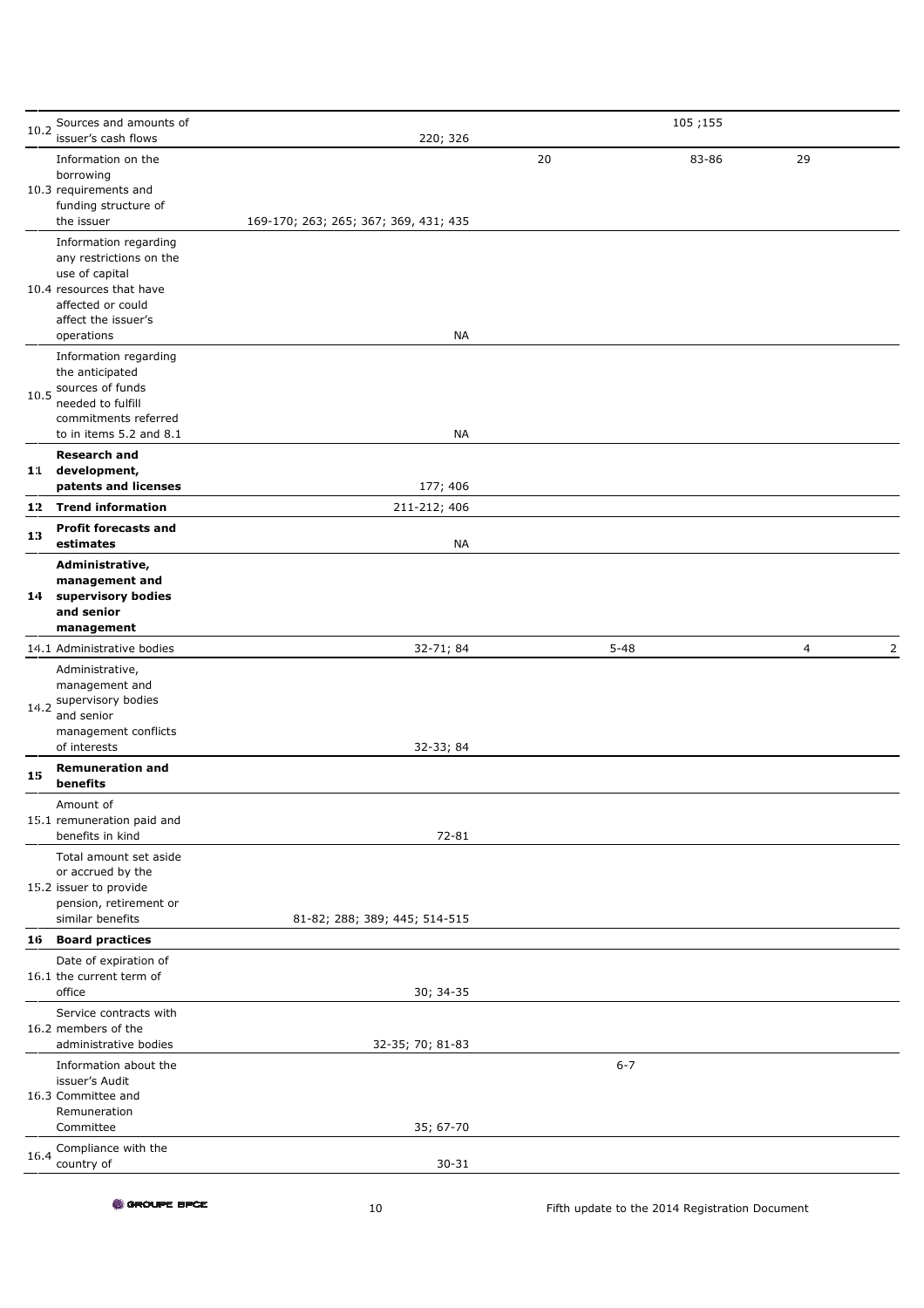|      | incorporation's<br>corporate governance                                                                  |                           |                          |        |          |  |
|------|----------------------------------------------------------------------------------------------------------|---------------------------|--------------------------|--------|----------|--|
|      | regime                                                                                                   |                           |                          |        |          |  |
| 17   | <b>Employees</b>                                                                                         |                           |                          |        |          |  |
|      | 17.1 Number of employees                                                                                 | 463                       |                          |        |          |  |
| 17.2 | Shareholdings and<br>stock options                                                                       | 80-81                     |                          |        |          |  |
|      | Arrangements<br>$17.3$ involving the<br>employees in the<br>capital of the issuer                        | 503                       |                          |        |          |  |
|      | 18 Major shareholders                                                                                    |                           |                          |        |          |  |
|      | Shareholders with                                                                                        |                           |                          |        |          |  |
| 18.1 | over X% of the<br>issuer's capital or<br>voting rights                                                   | 503                       |                          |        |          |  |
|      | Major shareholders<br>18.2 with different voting                                                         |                           |                          |        |          |  |
|      | rights                                                                                                   | 502-503                   |                          |        |          |  |
|      | 18.3 Control of the issuer                                                                               | 502-503                   |                          |        |          |  |
|      | Any arrangement,<br>known to the issuer,                                                                 |                           |                          |        |          |  |
|      | 18.4 which may at a<br>subsequent date result                                                            |                           |                          |        |          |  |
|      | in a change in control<br>of the issuer                                                                  | 503                       |                          |        |          |  |
| 19   | <b>Related-party</b><br>transactions                                                                     | 287-288; 389              |                          |        |          |  |
|      | <b>Financial</b><br>information                                                                          |                           |                          |        |          |  |
|      | concerning the<br>20 issuer's assets and<br>liabilities, financial<br>position and profits<br>and losses |                           |                          |        |          |  |
| 20.1 | Historical financial<br>information                                                                      | $9 - 10$                  |                          |        |          |  |
| 20.2 | Pro forma financial                                                                                      |                           | $16.17.11 -$<br>28.30-32 |        | 39-40    |  |
|      | information                                                                                              | 194-208; 284-285; 386-387 |                          |        |          |  |
|      | 20.3 Financial statements                                                                                | 213-446                   |                          |        |          |  |
|      | Auditing of historical<br>20.4 annual financial<br>information                                           | 318-319; 400-401; 447-448 |                          |        |          |  |
| 20.5 | Age of latest financial<br>information                                                                   | 213                       |                          |        |          |  |
| 20.6 | Interim financial                                                                                        |                           | $3 - 42$                 | 99-195 | $5 - 55$ |  |
|      | information                                                                                              | <b>NA</b>                 |                          |        |          |  |
| 20.8 | 20.7 Dividend policy<br>Legal and arbitration<br>proceedings                                             | 7; 498<br>173-176         | 47-50                    | 87-89  | 62-64    |  |
|      | Significant change in<br>20.9 the issuer's financial<br>or trading position                              | 503                       |                          |        |          |  |
| 21   | <b>Additional</b><br>information                                                                         |                           |                          |        |          |  |
|      | 21.1 Share capital                                                                                       | 500-502                   |                          |        |          |  |
|      | 21.2 Memorandum and                                                                                      | 498-499                   |                          |        |          |  |
| 22   | articles of association<br><b>Material contracts</b>                                                     | 503                       |                          |        |          |  |
| 23   | Third party                                                                                              | <b>NA</b>                 |                          |        |          |  |

GROUPE BPCE

11 Fifth update to the 2014 Registration Document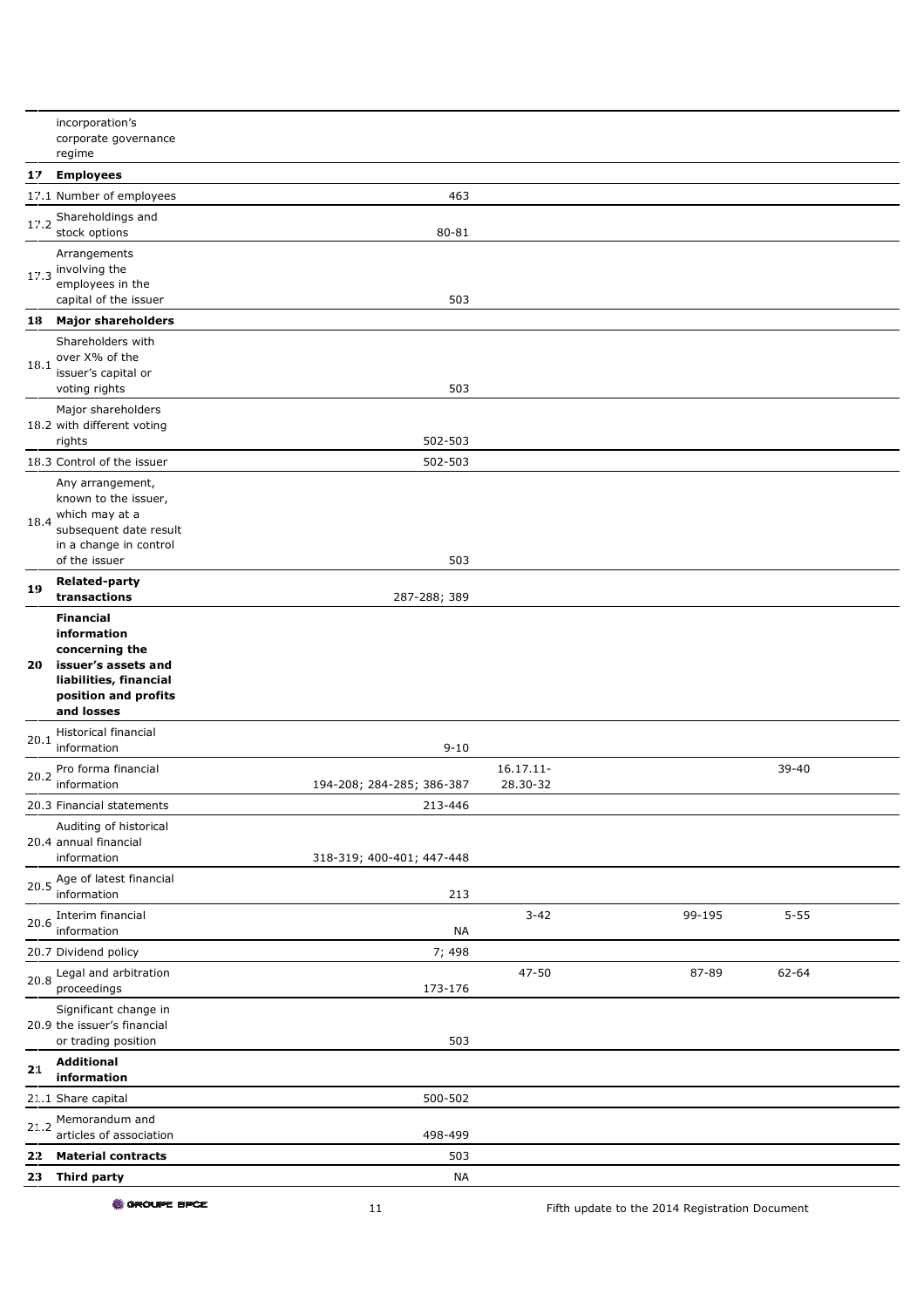|     | information and<br>statement by<br>experts and<br>declaration of any<br>interest |                                    |    |    |     |    |  |
|-----|----------------------------------------------------------------------------------|------------------------------------|----|----|-----|----|--|
| 24  | <b>Documents on</b><br>display                                                   | 499                                | 53 | 62 | 198 | 67 |  |
|     | <b>Information on</b>                                                            |                                    |    |    |     |    |  |
| 2.5 | holdings                                                                         | 295-305; 308-317; 396-399; 425-430 |    |    |     |    |  |